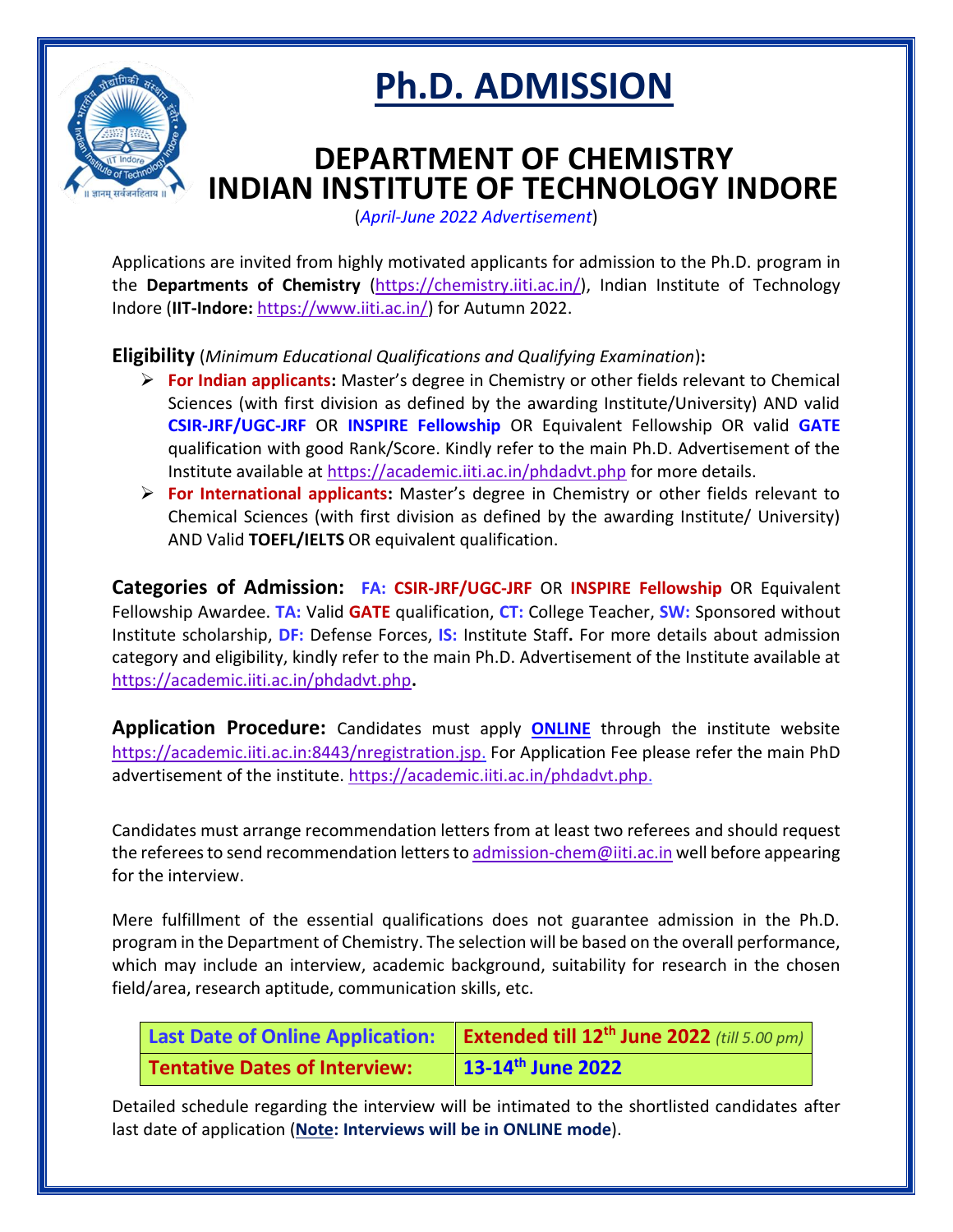

## **Come, Live and Explore Chemistry at Department of Chemistry, IIT Indore!**

The Department of Chemistry offers Doctor of Philosophy (PhD) degree in Chemistry, where students require completion of course work and a thesis defense on original research performed under the direct supervision of at least one faculty member from the Department of Chemistry.

**Department of Chemistry offers a variety of cutting-edge research areas# under broad areas of:**

- ➢ **Inorganic Chemistry**
- ➢ **Organic Chemistry**
- ➢ **Physical Chemistry**
- ➢ **Theoretical & Computational Chemistry**.

The Department of Chemistry at IIT Indore is very well equipped with research facilities and laboratories, along with a **Sophisticated Instrument Center** (**SIC**, for more details please visit [\(http://people.iiti.ac.in/~sic/\)](http://people.iiti.ac.in/~sic/) state-of-art sophisticated instrumentation facilities to assist research in almost all areas of chemistry and interdisciplinary research.

> **For further information contact:** [admission-chem@iiti.ac.in](mailto:admission-chem@iiti.ac.in) (Chemistry Office Phone: 0731-660-3340/0731-660-3415)

**\_\_\_\_\_\_\_\_\_\_\_\_\_\_\_\_\_\_\_\_\_\_\_\_\_\_\_\_\_\_\_\_\_\_\_\_\_\_\_\_\_\_\_\_\_\_\_\_\_\_\_\_\_\_\_\_\_\_\_\_\_\_\_\_\_\_\_**

**Student's Life@IIT Indore:** IIT Indore is a residential campus, where most of our students are staying inside the campus. Institute is committed to provide all the basic infrastructure facilities to support our research students/staff to excel best output. Campus Hostels, several eating outlets, service providers are available to students. For more details please visit: [\(https://iiti.ac.in/page/campus-facilities](https://iiti.ac.in/page/campus-facilities) and [www.iiti.ac.in\)](http://www.iiti.ac.in/)



**#Candidates are strongly advised to visit the profiles of all the faculty members**  [\(https://chemistry.iiti.ac.in/people/faculty/\)](https://chemistry.iiti.ac.in/people/faculty/) **before applying for the Ph.D. program and are also encouraged to contact the interested faculty members to gain more information if required.**

**\_\_\_\_\_\_\_\_\_\_\_\_\_\_\_\_\_\_\_\_\_\_\_\_\_\_\_\_\_\_\_\_\_\_\_\_\_\_\_\_\_\_\_\_\_\_\_\_\_\_\_\_\_\_\_\_\_\_\_\_\_\_\_\_\_\_\_**